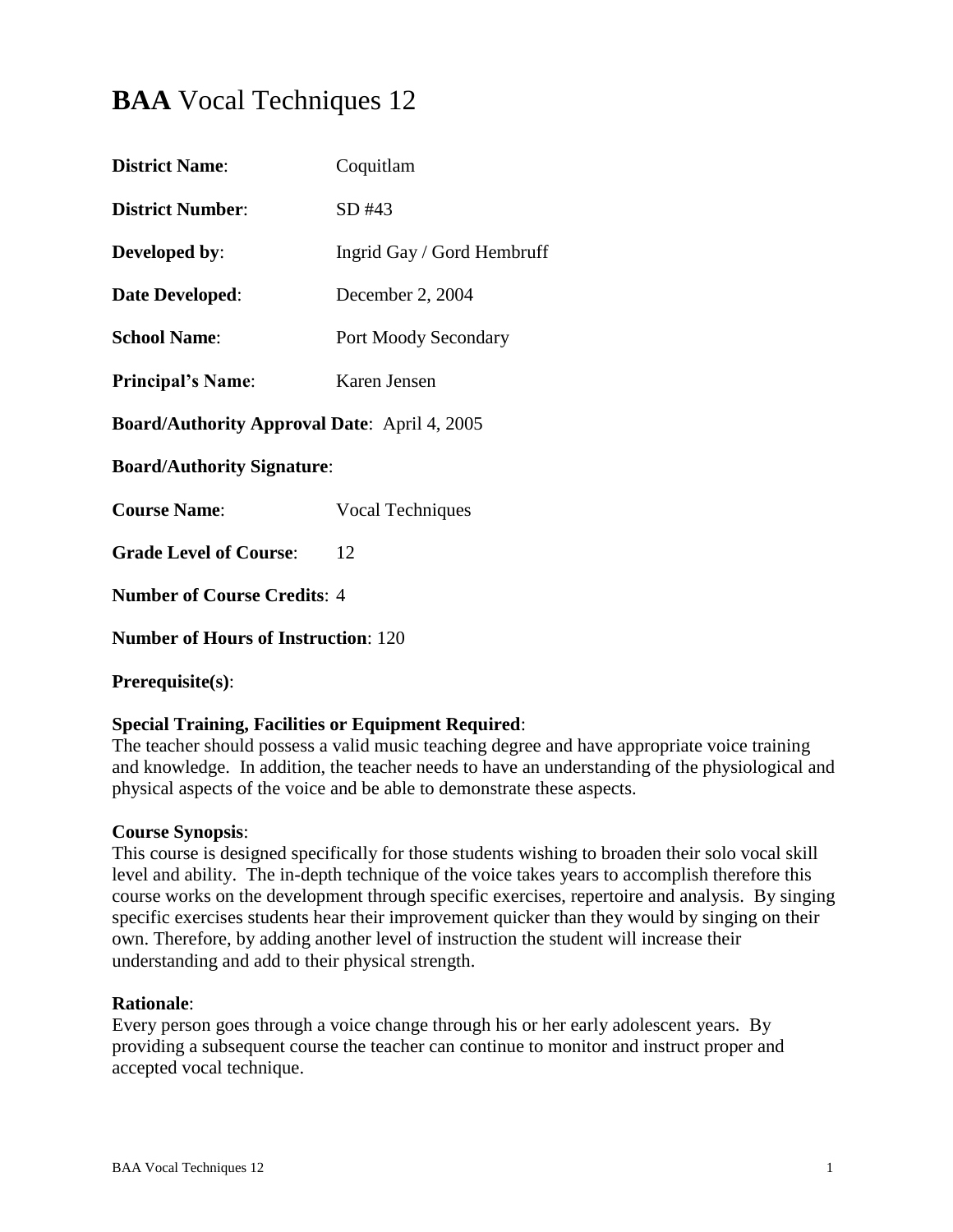### **Organizational Structure**:

| Unit/Topic | <b>Title</b>                      | <b>Time</b> |
|------------|-----------------------------------|-------------|
| Unit 1     | Review of the Vocal Mechanism     | 15          |
| Unit 2     | <b>Advanced Vocal Development</b> | 30          |
| Unit 3     | <b>Stylistic Analysis</b>         | 30          |
| Unit 4     | Intermediate Vocal Development    | 20          |
| Unit 5     | Performance                       | 25          |
|            | <b>Total Hours</b>                | 120         |

### **Unit/Topic/Module Descriptions**:

### **Unit 1**:**Review of the Vocal Mechanism 15 Hours**

Students will review the whole vocal mechanism. This will include the following areas: anatomical terminology, vocal hygiene, and general vocal maintenance.

### **Curriculum Organizers: Structure and Skills - Understanding the Voice**

*It is expected that students will:*

- identify the mental process involved in singing
- identify the physical process involved in singing
- identify the parts of the body that is involved in creating the whole vocal sound
- demonstrate an understanding of the proper Italian terminology as pertaining to the voice - "Passaggio" (the vocal break), voce di testa, flageolet, messa di voce, voce sostenuto
- demonstrate an understanding of the terms Chest voice, Mixture voice, head voice and how they relate to the five different voice types.

### **Curriculum Organizers: Structure and Skills - Demonstrating the Voice**

*It is expected that students will:*

- demonstrate proper use of breath support for singing
- recognize and demonstrate use of the "five" different voice types in singing Chest, Lower Middle, Upper Middle, Upper, Flageolet by connecting them into one unified sound and being able to navigate the subsequent changes
- demonstrate proper posture for singing

### **Curriculum Organizers: Structure and Skills - Vocal Hygiene**

*It is expected that students will:*

- explain the physiological care and maintenance of the voice
- explain the physical care and maintenance of the voice
- explain the mental care and maintenance of the voice

### **Unit 2**:**Overview: Advanced Vocal Development 30 Hours**

Students will learn advanced vocal development through the use of a variety of vocal exercises.

# **Curriculum Organizers: Structure - Combining Chest and Head Voice Registers**

*It is expected that students will:*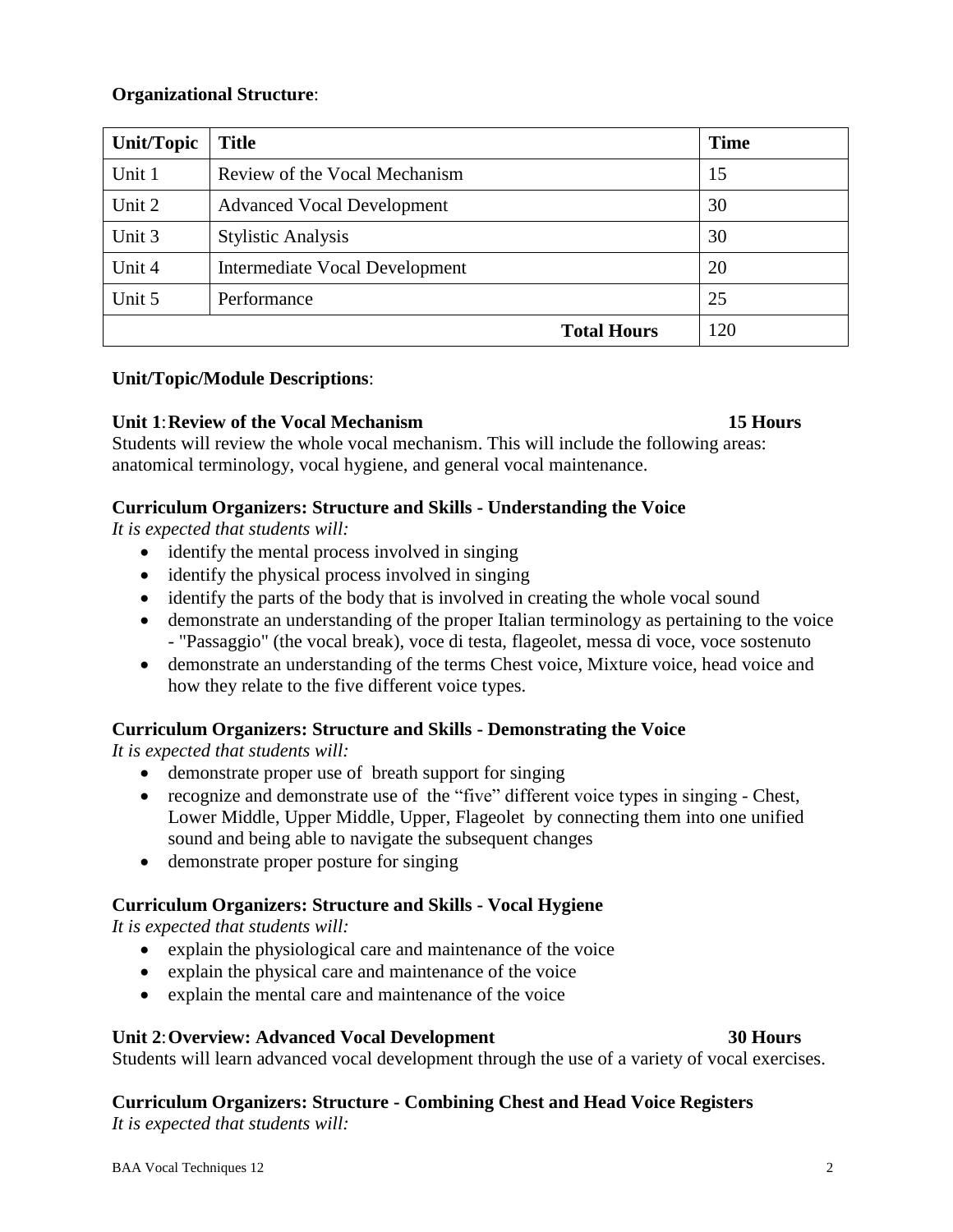- demonstrate proper vocal technique through standard octave descending humming exercises
- demonstrate proper vocal technique through standard octave ascending humming exercises
- demonstrate proper vocal technique through standard perfect fifth ascending sliding exercises
- demonstrate proper vocal technique through ascending 1-3-5-8 descending 7-5-4-2-1 exercises on "yah"

### **Curriculum Organizers: Structure - Use of Vowel Sounds in languages other than English** *It is expected that students will:*

- demonstrate proper tongue and jaw position in German
- demonstrate proper tongue and jaw position in French
- demonstrate proper tongue and jaw position in Italian

# **Curriculum Organizers: Structure - Use of Proper Breathing Technique – Extended ability**

*It is expected that students will:*

- demonstrate the use of the rib cage in diaphragmatic breathing
- demonstrate advanced phrasing of songs, arias, chansons, and leider
- demonstrate silent unhindered breathing

## **Curriculum Organizers: Structure - Increasing Technical Facility**

*It is expected that students will:*

- compare and contrast different uses of the voice ie. Vibrato, straight tone, inflections etc.
- compare and contrast the use of sustain tone and flexibility exercises

# **Unit 3**:**Overview: Stylistic Analysis 30 Hours**

Students will present various forms of stylistic interpretation and be able to lead a class discussion.

# **Curriculum Organizers: Context – Distinctiveness of the individual voice**

*It is expected that students will:*

- demonstrate an understanding of how the construction of the face, head, throat and chest area determine each person's individual sound
- demonstrate an understanding of how individuals without specific physical characteristics naturally create the environment in order to have optimum vocal technique

# **Curriculum Organizers: Context - Analysis of Vocal technique**

*It is expected that students will:*

- define and recognize the vocal techniques used by various artists
- define and recognize the characteristics of different voice types
- define and recognize the specific physical attributes of different artists

### **Curriculum Organizers: Context - Analysis of Musical Style**

*It is expected that students will:*

- define and analyse the different styles of vocal repertoire ie classical, jazz, contemporary
- relate recordings and biographical information to gain historical perspective in voice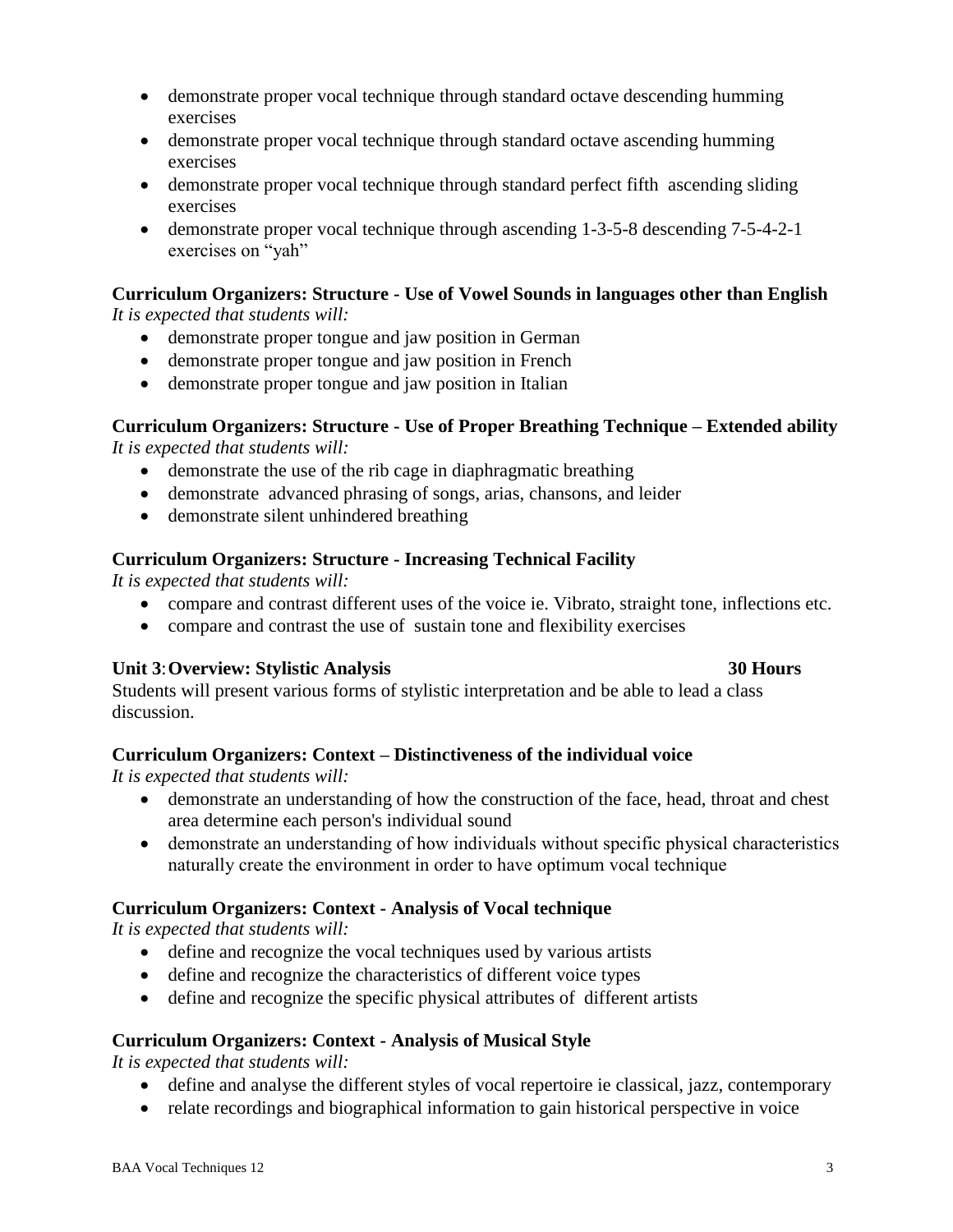### **Unit 4**:**Overview: Career in Music 20 Hours**

Students will be introduced to professionals in the field of singing

### **Curriculum Organizers: Careers - Guest Artists**

*It is expected that students will:*

- compare learned vocal techniques reinforced through the practical experience of the artist
- examine the business of music as a profession.

### **Curriculum Organizers: Careers - Career Opportunities in the Music Business**

*It is expected that students will:*

- research on-line resources on available career opportunities in voice
- examine contract law and management services

### **Unit 5**:**Overview: Performance 25 Hours**

Through the use of performance students will demonstrate the techniques and concepts taught in the course

### **Curriculum Organizers: Structure and Application - Preparation for Performance**

*It is expected that students will:*

- select appropriate repertoire to their own voice from a variety of genres
- design the accompaniment for the performance
- plan practice and performance time
- formulate a plan to promote the performance as a concert

### **Curriculum Organizers: Structure and Application - Performance**

*It is expected that students will:*

- demonstrate proper posture, technique, performance etiquette and stylistic interpretation
- demonstrate an understanding of being an "entertainer"

### **Curriculum Organizers: Structure and Application - Performance Critique**

*It is expected that students will:*

- collect and assess productive feedback
- evaluate their performance through self assessment techniques
- develop and choose strategies for improvement of skills

### **Instructional Component**:

- direct instruction
- indirect instruction
- interactive instruction
- demonstration
- group work
- research
- practical application
- analysis of own and other performances
- modelling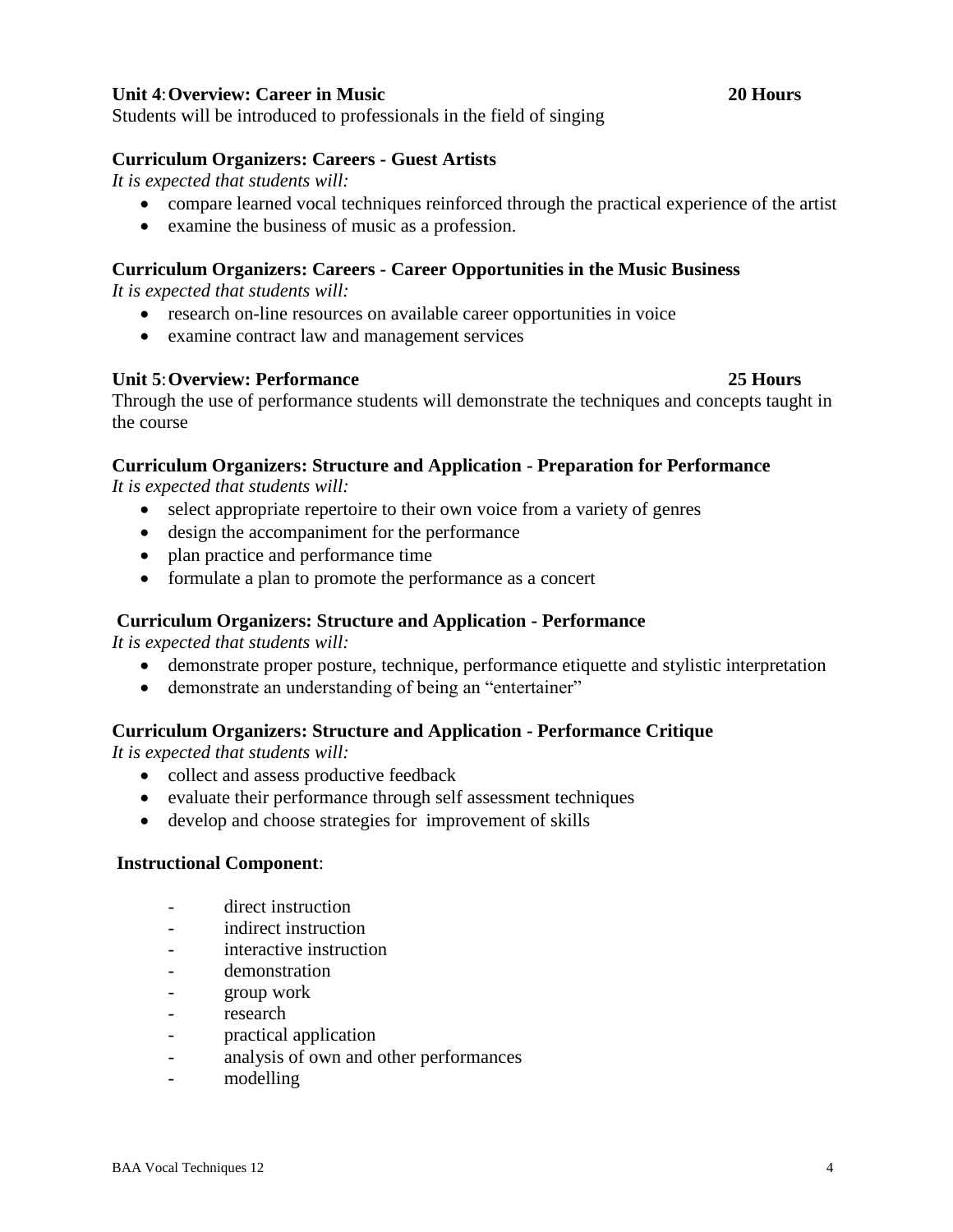### **Assessment Component**:

- Effective formative assessment via:
	- o Clearly articulated and understood learning intentions and success criteria
	- o Questions posed by students, peers and teachers to move learning forward
		- Discussions and dialogue
	- o Feedback that is timely, clear and involves a plan
	- o Students are resources for themselves and others peer and self-assessment
	- o Student ownership

Formative assessment used to adapt learning experiences and inquiry plans on an on-going basis to meet specific learning goals.

Development, awareness and action, based upon metacognition intended to lead to learner independence and self-coaching.

Summative Assessment:

Summative assessments will be determined as students demonstrate proficiency/mastery toward particular learning outcomes. Summative assessments and final grades will reflect the following:

- Students will work collaboratively with the teacher to determine summative achievement on assignments and letter grades based upon dialogue, and evidence of learning
- Behaviour and work habits will NOT be included when determining letter grades
- Marks will not be deducted for late work
- Extra credit and bonus marks will not be awarded
- Plagiarizing will not result in reduced marks/grades –the student will be required to demonstrate their learning authentically
- Attendance will not be considered toward letter grade
- Only individual learning demonstrated –no group marks will be used to determine grades
- Letter grades will reflect learning towards the learning outcomes articulated above
- Letter grades will be based upon criteria provided/agreed upon toward the learning outcomes
- Letter grades will be determined in relation to the learning outcomes not in comparison to the achievement of other students
- Poor work will not be assessed towards grades students will only be assessed on quality work
- Professional judgment and evidence will be used to determine final letter grade in consultation with the student
- Zeros will not be assigned to missed assignments all required assignments must be completed
- Formative or practice towards learning outcomes will not be included in final grade assessment
- Most recent evidence toward learning outcomes will be used to assign letter grades learning is not averaged over time

tests.